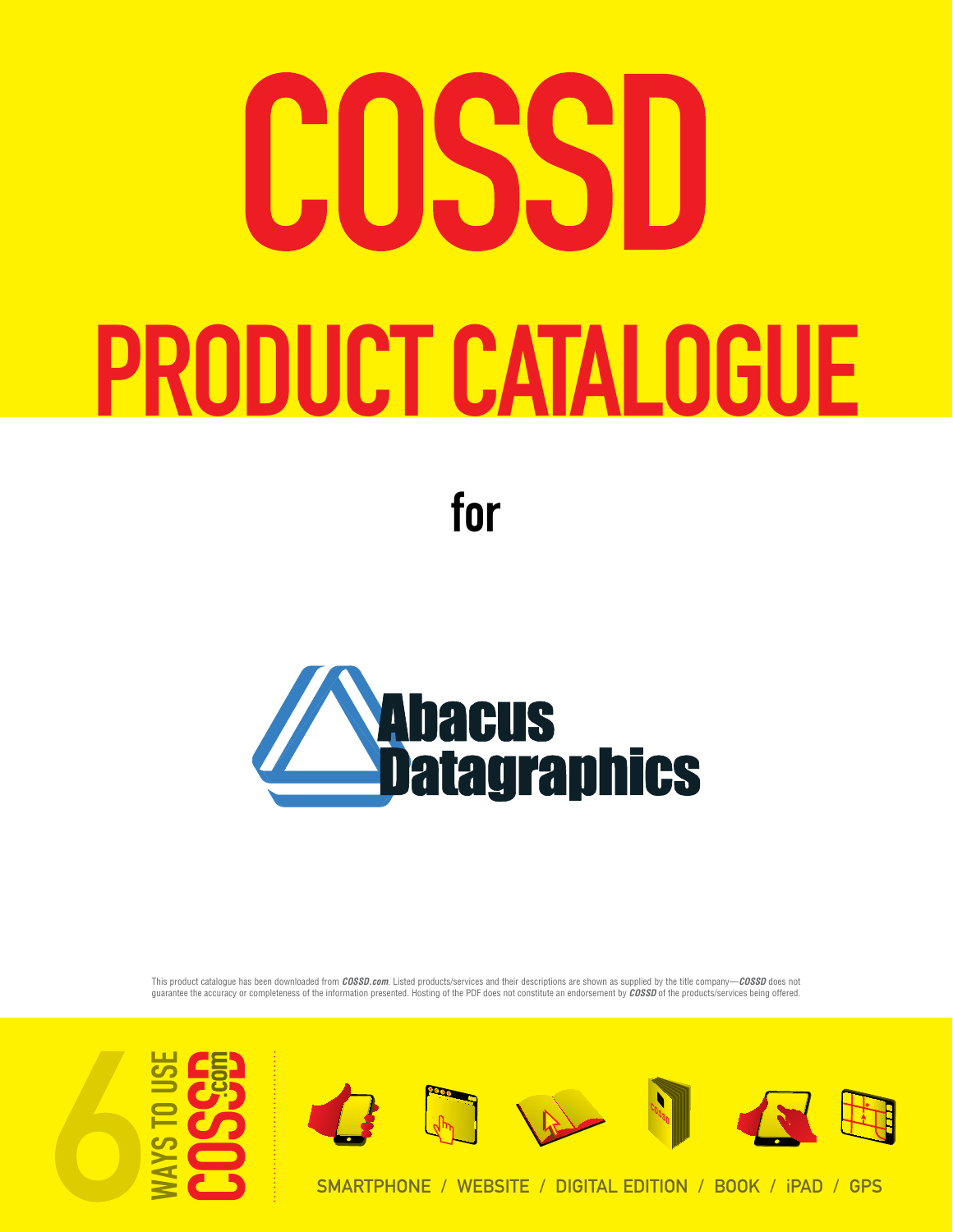

#300 - 4814 Ross Street Red Deer, Alberta Canada T4N 1X4 Telephone: 403-346-7555 **Fax:** 403-346-7530 E-Mail: abadata@abacusdatagraphics.com

## Products and Services

#### **AbaDatatm**

We made AbaData<sup>tm</sup> an accurate and user-friendly oil and gas mapping software tool; companies like yours made it one of the most popular in the industry.

AbaDatatm provides instant access to oilfield information, graphically displaying oilfield facility locations and associated data in Alberta, B.C. and Saskatchewan.

Because the software is Web-based, subscribers can log in anywhere they have Internet access, and the updating process for the user is download-free and seamless.

Information layers include ERCB pipelines and wells, wellsite survey plans, Crown land dispositions, registered survey plan boundaries, county maps, AGRASID soil data, ERCB spills and complaints and much more. Refer to the data set list for a complete overview.

AbaData reports easily transfer to Microsoft Excel.

Aerial and satellite photos are available. All information is easily printed. Information is updated often, and user feedback is routinely implemented.

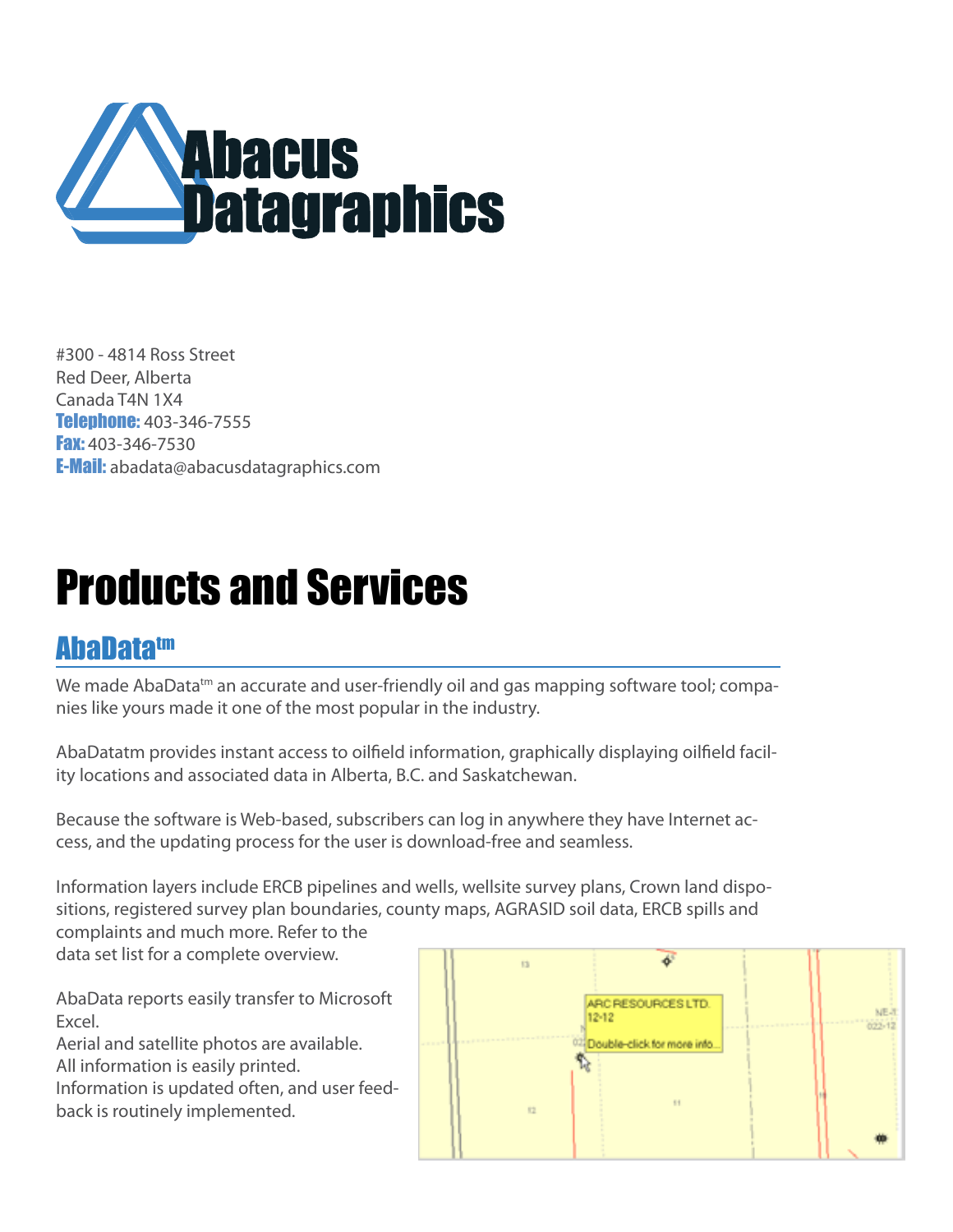#### **AbaData LITEtm**

If you don't always have access to the Internet, AbaData LITE<sup>tm</sup> gives you the same ease-of-use as AbaData<sup>tm</sup>, but comes in CD-ROM. Just download AbaData LITEtm onto your laptop and use it anywhere in the field.

Easy-to-navigate map allows you to view wells, high-and-low-pressure pipelines, and registered ROWs. GPS function lets you track roads and

locate pipelines and wells. Data is kept current through information updates sent to you monthly on CD-ROM.



#### **AbaData GPStm**

Get current, reliable industry mapping in a transportable waterproof GPS package.

AbaData GPS<sup>tm</sup> is a unique product in the oilfield mapping industry, with critical mapping information, including wells, pipelines, pipeline right-ofways, the township grid and roads, loaded into a handheld GPS, a mainstay for mapping enthusiasts world wide.

Subscribing to AbaData GPStm gives you the ability to accurately locate facilities in the field, like pipeline right-of-ways and buried wellheads with a Garmin high-sensitivity GPS receiver.

Your mapping data is updated monthly through discs sent to you that keep you current on rapid changes in the industry.



AbaData GPS<sup>tm</sup> is available on a Garmin Oregon 450 that features:

Rugged touch screen Improved display quality Built-in world basemap Wireless data transfer between units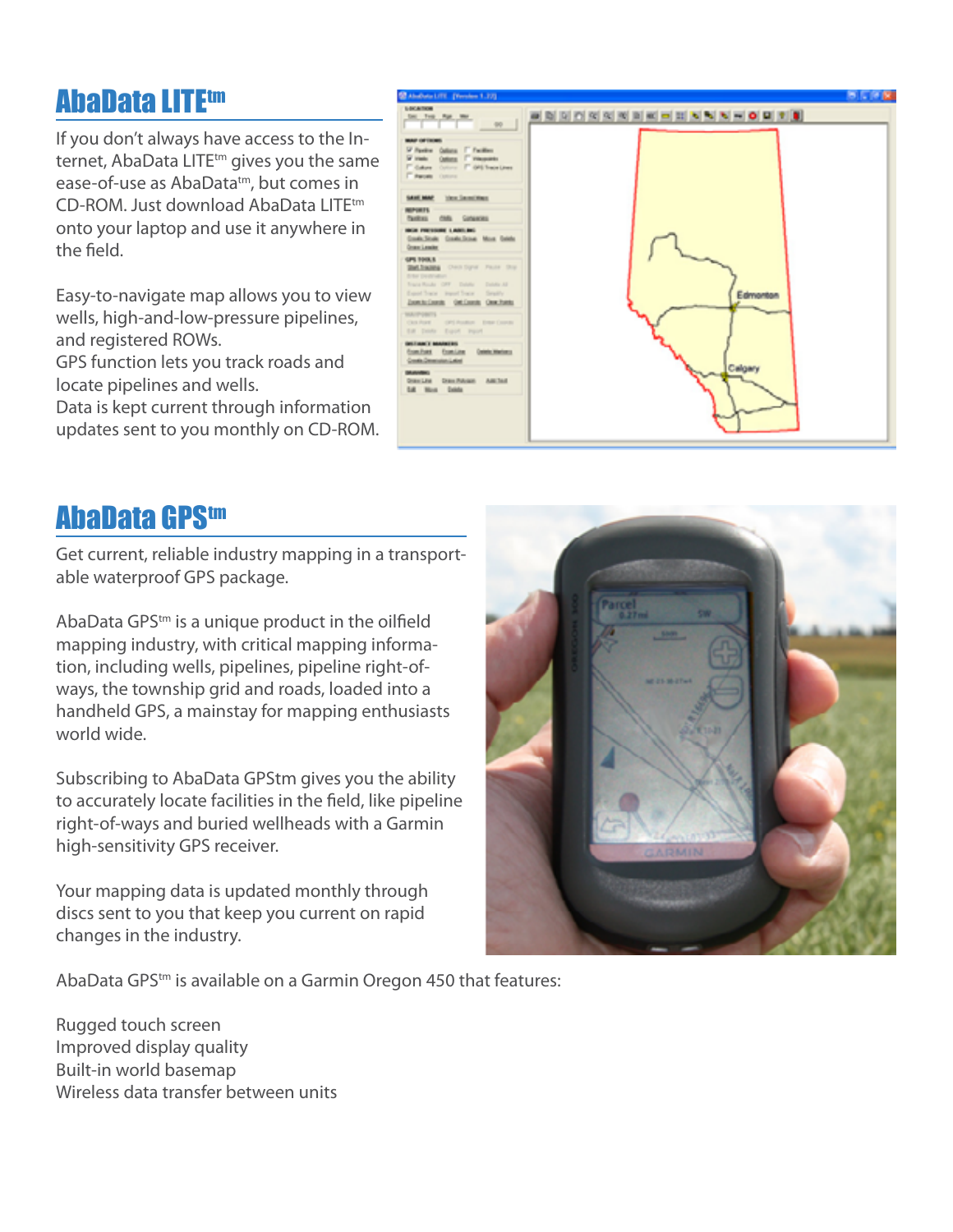#### Direction Map

Direction Map gives you instant directions, whether by LSD, municipality or GPS coordinates, to any jobsite in Alberta or Saskatchewan. You can then measure distances on the map, access aerial and satellite imagery, and save or print maps for distribution to your drivers.

#### Oilfield Atlas

This is the only atlas you'll ever need. With more than 100 laminated pages, this bound, durable atlas contains detailed Alberta maps, complete gas plant listings with page references and truck route maps for all major centers. Contact us to learn about updating options.



#### Dedicated Mapping

We offer a range of customized services. We regularly distribute much of our data through large-format wall maps, mapping booklets and road maps. Because information is always changing and mapping is being updated constantly, the Abacus Dedicated Mapping link allows our customers to view their mapping through this convenient web-based interface. With a Dedicated Mapping username and password, you can see the most up-to-date version of your Abacus map.